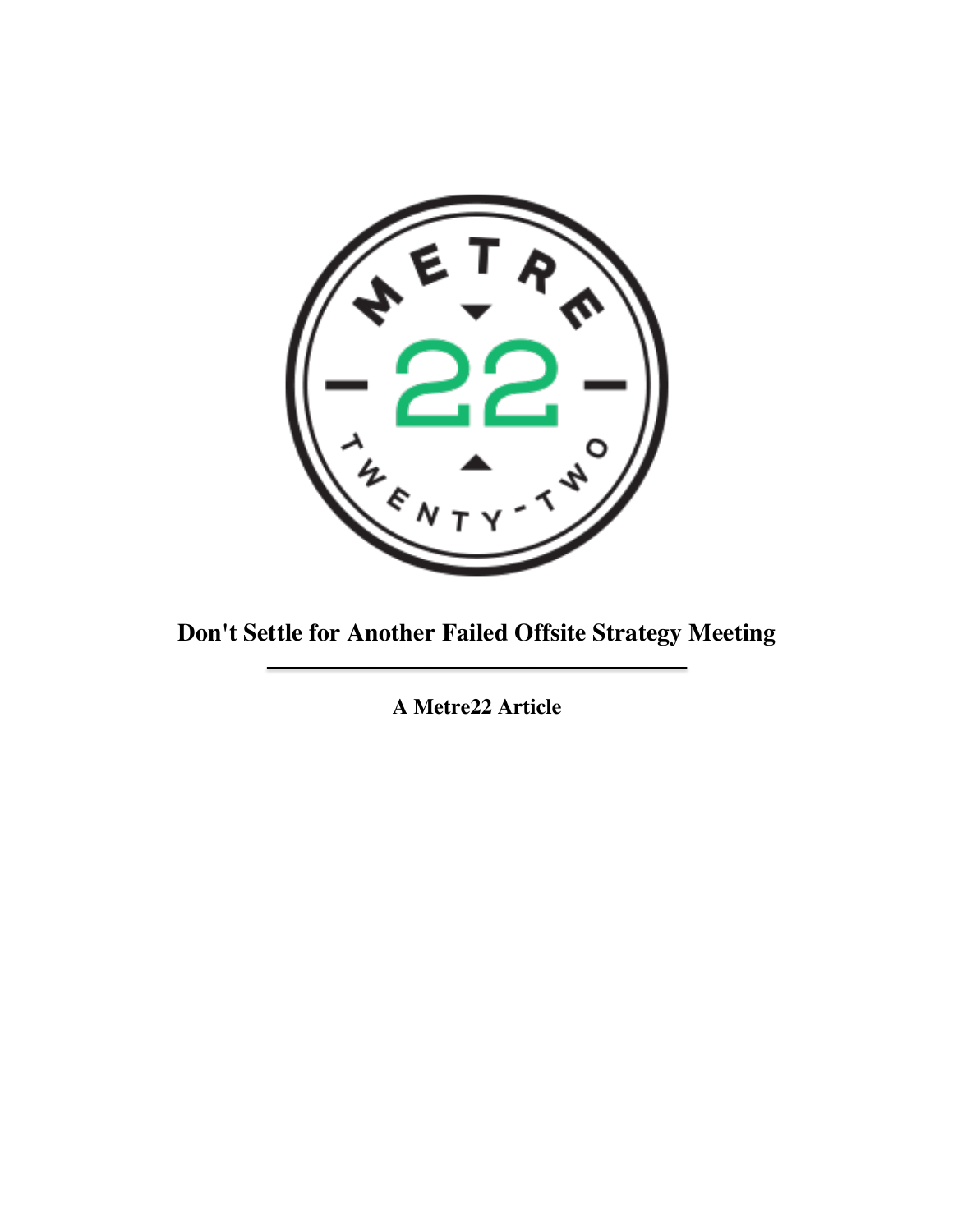# **Don't Settle for Another Failed Offsite Strategy Meeting**

Imagine you're attending an offsite strategy meeting. You're prepared. You're fired up. You're eager to engage. But ten minutes into the meeting, you're checking your email – and so are most of the people around you.

Sound familiar? Of course it does. Many – probably most – strategic offsites are held with great intentions, but they turn out to be a huge waste of time, money and company resources.

Why? See how many of the following value-destroyers you recognize:

**The discussions are too "high-level," so the group knows nothing will really change.** There are no action plans, no follow-ups, no blueprints to guide tactical decisions, no ownership to ensure decisions are made implemented. Instead, everyone just went back to work, and back to business as usual.

**The group assumes data equals insight.** Sure, your market research group created a 72-page document filled with comprehensive information, but that data typically looks backwards – internal sales figures, price trends or other economic factor trends. A great strategy meeting looks at factors that impact your business, then it quickly shifts focus to assumptions about the future and how that impacts your strategy.

Say you run an energy services company that provides services to oil producers. The past is interesting but the future is everything. Reviewing the 10-year chart of WTI futures price history – something likely already widely understood – would have limited value. Structuring a discussion around emerging technologies that might change the way equipment assets are tracked and managed could yield higher returns on the group's time.

#### **You focus on all the things you could do instead of all the things you won't do. But some of the most important strategic decisions involve what you will not do.**

Take Southwest Airlines. Southwest's strategy is to be the lowest-cost provider. Say they hold an offsite meeting and an executive recommends creating airport lounges. Other airlines might commission a study, perform market research, determine if airport lounges are valued, and run cost-benefit projections. Southwest would simply say, "Does that help us be the lowest-cost provider? No." **Saying no can create clarity and a real sense of purpose.** 

**You turn high-level discussions into group exercises.** Mission statements and vision statements are great. But they can't be written as a group.

What you can do, though, is use a straw model. You can share a draft of a mission statement and ask for input on what people like and what they would change. Then you can revise your straw model offline instead of wasting the rest of the meeting arguing over every word. As a group you could never order one pizza that satisfies everyone on the team, and as a group you will never create a strategic document that satisfies everyone on the team. So don't try.

**You didn't take advantage of breakout sessions.** Breakout discussions allow for faster input, better focus and better feedback. Participative breakout sessions, used correctly, can be much more valuable than discussing every issue or prospective decision in one large group.

The list could go on and on. So let's flip it around and look at the key characteristics of a successful strategic offsite. We'll start with basic ground rules, then look at key characteristics of a successful meeting, and finish with a list of questions to ask yourself as you plan your next offsite.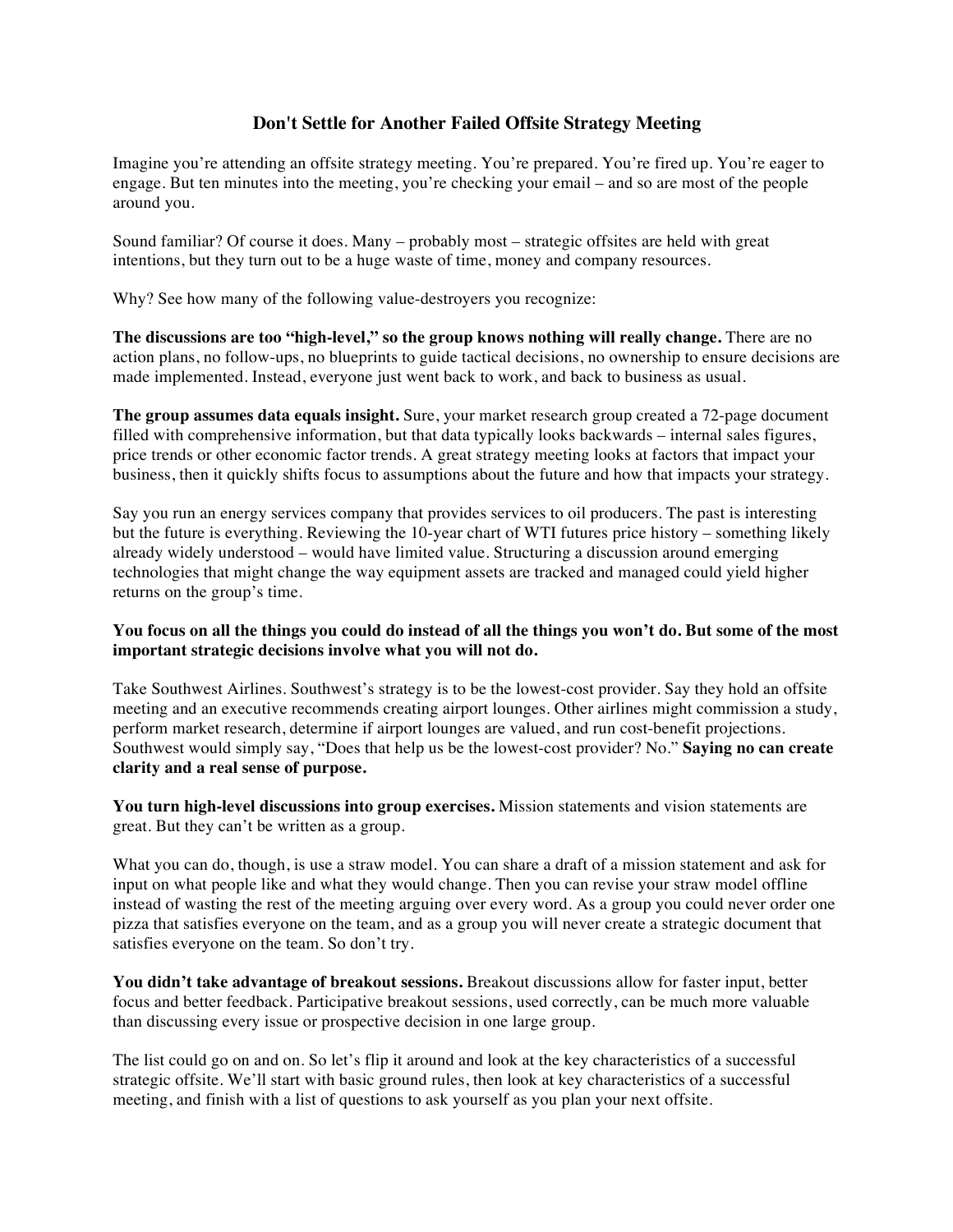# **Ground Rules to Create a Foundation for Success**

Establishing ground rules for a meeting might seem like a waste of time, but it's not. Execution and accountability begin with understanding expectations, so why not ensure every attendee knows those expectations?

Communicating expectations in a set of "ground rules" going into the meeting, and providing some time for the group to adjust or add to them at the beginning of the session, can be helpful.

To illustrate, see the example Ground Rules:

### **Example Strategy Offsite Ground Rules**

- **1. Wear your company hat.** This session will focus on the effectiveness of the entire organization, not just your area. Always think broadly, not territorially.
- **2. Only share comments that are relevant to the whole group**. Our focus is on the forest, not on the trees.
- **3. Never use a silent veto.** If you disagree with a conclusion, speak up.
- **4. Be 100% transparent.** No hidden agendas, no managing upwards, no political maneuvering say what you mean.
- **5. Base your comments on facts.** Use data, numbers, and results to support your points of view, comments and suggestions.
- **6. If you agree inside the room, agree outside the room.** You will play a key role in making decisions, so once those decisions are made, embrace them.
- **7. Don't share until later.** Ours is a sharing culture, so it's tempting to text or email members of your team to let them know what is being discussed. What we feel strongly about in the first hour may be very different from where we end up as a team.

Now let's look at some basic steps to take to ensure your meeting is successful.

### **Key Characteristics of a Successful Strategic Offsite**

How can you make sure your offsite is successful?

- **Hold the meeting at the right location.** Don't just use an empty conference room in your building. Pick a location where you can really focus on the topics at hand. Strategy often involves expanding horizons and moving beyond comfort zones, so make sure your location creates a sense of purpose, focus and change.
- Make the right research available before the meeting. Organizational KPIs, market conditions, competitive analysis – you must have the right data to underpin your decisions.
- **Ensure the right people attend.** If key leaders are unavailable, reschedule the meeting. Holding the meeting on the scheduled date is much less important than holding a successful meeting. Never try to muddle through.
- **Use an outside facilitator whenever possible.** It's nearly impossible to ask yourselves the hard questions. A skilled facilitator fosters a sense of teamwork that transcends hierarchy.
- Leave room for processing. Don't rush to an answer. Let important discussions marinate. Allow the best answers to present themselves. Trust that they will.
- **Always explore multiple dimensions of a problem.** Too often, focusing on a single dimension such as quality, market share, or employee engagement – will narrow the list of potential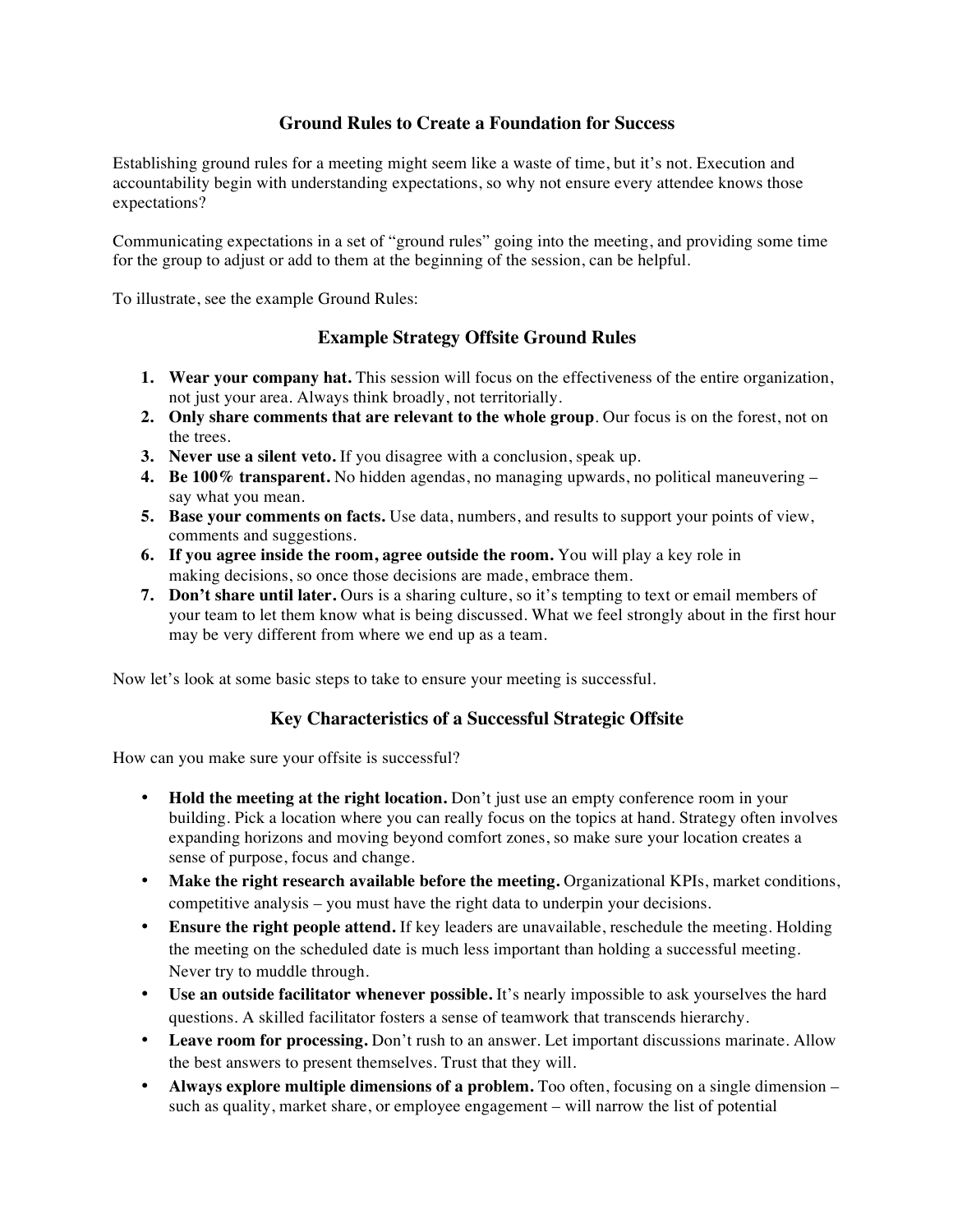solutions. Don't try to problem solve until you've looked at a problem from a variety of angles.

- **Don't rush to find a solution.** Often, one of the first ideas presented will sound great to a few of the people in the room, and they will want to stop brainstorming and move directly to implementing that idea. Don't be tempted; keep the ideas coming until the time is right.
- **Drive toward ownership and personal investment.** Every meeting is just a means to a number of outcomes. Beware of grudging head-nods. Beware of people who appear to agree only on the surface. Push for accountability. Push for commitment.
- **Assign and establish resources to support your actions.** If you aren't willing to provide resources to support action items, you haven't created a strategy.; you've created a wish list.
- Establish a clear process to ensure follow-up is owned. Spend a significant amount of time detailing specific actions and, more importantly, specific ownership and accountability for producing results.
- **Create a communication plan.** Spend the last part of the meeting deciding how participants will share information after the meeting. The goal is to ensure consistency of the message and prevent rumors and misinformation. Decide who needs to know what, and when.

Even if your meeting outcomes aren't fully baked, you should share some things because it's a great opportunity to build engagement by planting seeds for future communication and future discussions. As long as everyone in the meeting knows what to say, and to whom.